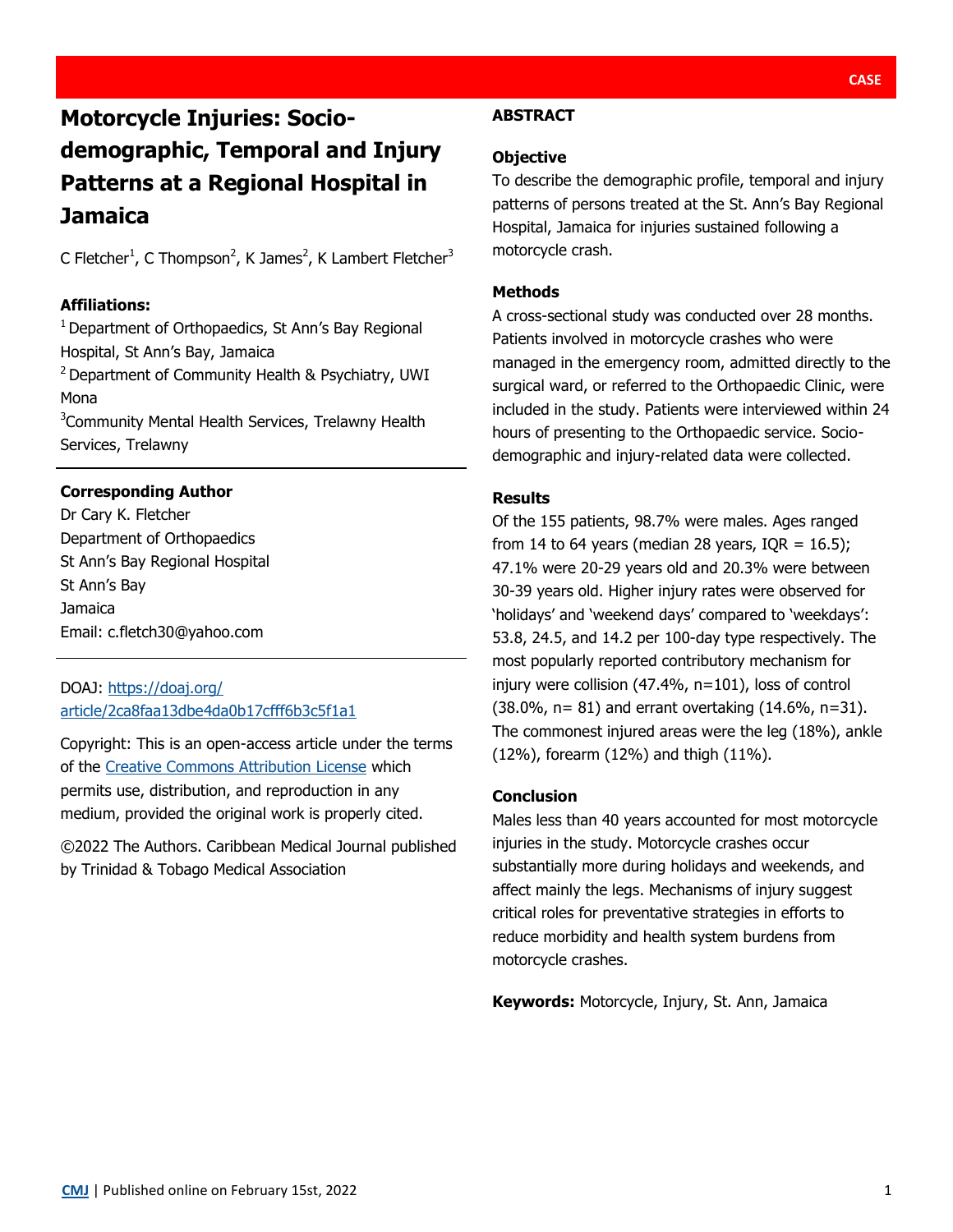#### **INTRODUCTION**

Injuries have become a major global issue in recent years and account for 9% of global deaths annually. These injuries are responsible for approximately 6% of all years lived with disability<sup>1</sup>. Deaths from road traffic crashes have been increasing, with projections for further increase by the year 2030. Non-fatal injuries related to road traffic crashes add to the burden on the health systems, through hospitalizations, visits to emergency department and treatment received from medical practitioners. $1$ 

The contribution of motorcycle crashes to overall road traffic crashes in Jamaica has steadily been increasing over the years. Data published in 2010 demonstrates that motorcycle crashes accounted for 8% of all road traffic crashes<sup>2</sup>, however by 2014, the absolute number of motorcycle crashes had increased, and they then accounted for 15% of all road traffic crashes. $3$  Current data continue to highlight the problem of motorcycle injuries and fatalities locally. In the first six months of 2021, 35% of all road fatalities was motorcycle related. $4$ Motorcycle-related fatalities were reportedly at a three year high with speeding, overtaking and failure to comply with traffic signals reported as contributory factors.<sup>5</sup> Despite an overall reduction in road deaths in the initial six months of 2021, motorcyclists are of major concern.  $6,7$ 

Injuries associated with these crashes particularly affect young people, cause substantial economic burden and result in loss of productivity.<sup>8,9</sup> Motorcyclists are of particular concern as their injury risk in a crash is three times greater and their mortality risk 17 fold higher, than their motorcar counterparts.<sup>9</sup> Trends, patterns and factors relating to motorcycle crashes have been reported in various studies. Motorcycle crash rates vary by day type (weekday versus weekend), with rate of crashes higher on weekends compared to weekdays.<sup>10,11</sup> Crash rates may also vary by engine capacity or cubic centimetres rating (cc rating). $12,13$  Motorcycle crashes affect various body parts disproportionately.<sup>3,14</sup> Mechanism of injury also vary and include collision and loss of control.<sup>15</sup> While the causes of motorcycle crashes are multi-factorial, the aforementioned variables have not been extensively studied in Jamaica and the wider Caribbean. This paper focuses on the demographic profile of persons treated at the St. Ann's Bay Regional Hospital, Jamaica. The paper also describes the distribution of injuries sustained

following a motorcycle crash and associated factors, temporal patterns, motorcycle engine capacity and mechanisms of injuries.

#### **METHODS**

A cross-sectional study was conducted between March 2016 and June 2018 at the St. Ann's Bay Regional Hospital in Jamaica. This hospital serves as the major trauma referral centre for the North East Region of the island. This region includes the parishes of St. Ann, St. Mary and Portland. Subjects were patients who were treated at the St. Ann's Bay Regional Hospital for injuries which occurred following a motorcycle crash. A census was done for the entire period. Patients were either admitted directly to the surgical ward once seen in the Emergency Room, or referred to the Orthopaedic Outpatient Department. The patients were interviewed by trained Orthopaedic staff with the aid of a pre-tested questionnaire. Interviews were conducted within 24 hours of the patient presenting to the Orthopaedic service, except when this was neurologically or clinically contraindicated. In such cases, interviews were conducted at a later time as appropriate. The questionnaire consisted of mainly closed-ended questions and elicited data on socio-demographic characteristics, crash circumstance, motorcycle specifications and physical injuries sustained. Data were analysed using SPSS version 20 and descriptive summaries generated. Informed consent was obtained from all participants in the study.

#### **RESULTS**

There was a total of 155 participants in the study; the majority (98.7%) being male. The ages of participants ranged from 14 to 64 years with a median age of 28 years (IQR =  $16.5$  years). As seen in Table 1, the plurality of participants was in the age category 20-29 years, and an equal proportion of persons were in the age categories 40-49 years and 50 years and older. Most (63%) participants resided in St. Ann, followed by 18.2% from St. Mary. Almost 12% of persons were unemployed. At the time of the crash, 91% were riders and only 9% were passengers.

Among the study participants, 51% (n=77) reported being a current smoker. Among smokers, marijuana was the most popularly reported main substance used (93.3%, n=70). The remaining portion smoked mainly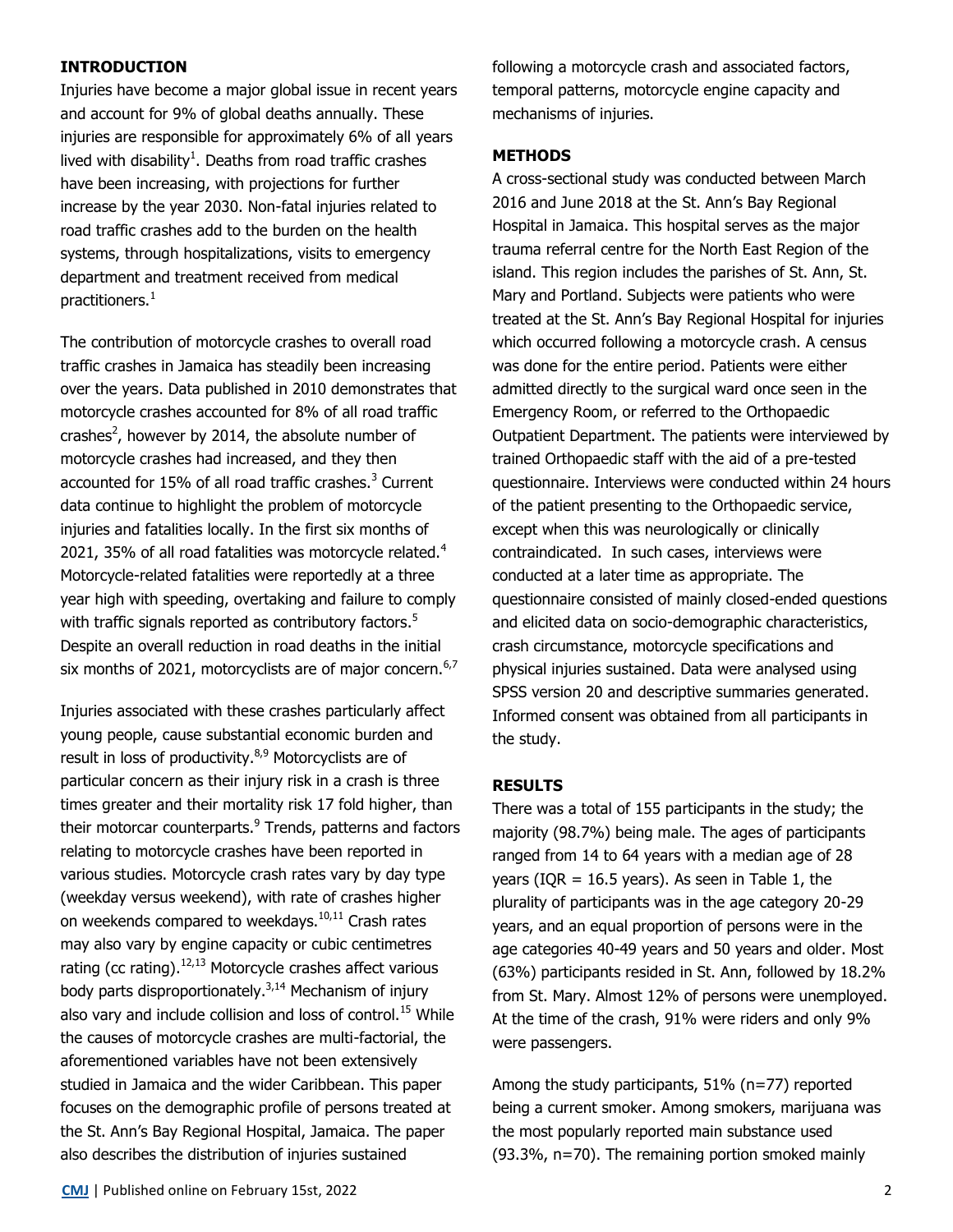cigarettes. Approximately 41% (n=62) self-identified as alcohol users.

month period of the study. Higher rates were noted for the holidays (53.8) and weekends (24.2), compared with weekdays (14.2).

# **Temporal Patterns of Motorcycle Accidents**

Figure 1 shows the variation in the mean number of motorcycle crash victims per 100 'day type' during the 28-

**Table 1:** Socio-demographic characteristics of participants

| Variables              | % (n)       |
|------------------------|-------------|
| Gender                 |             |
| Male                   | 98.7        |
| Female                 | (153)       |
| Total                  | 1.3(2)      |
|                        | 100.0 (155) |
| <b>Age Category</b>    |             |
| Under 20               | 7.8(12)     |
| $20 - 29$              | 47.1 (72)   |
| 30-39                  | 20.3 (31)   |
| 40-49                  | 12.4 (19)   |
| 50 and Older           | 12.4 (19)   |
| <b>Total</b>           | 100.0 (153) |
| Parish of Residence    |             |
| St. Ann                | 63.0 (97)   |
| Trelawny               | 5.2(8)      |
| St. Mary               | 18.2 (28)   |
| Portland               | 7.1(11)     |
| Clarendon              | 4.5(7)      |
| Other                  | 1.9(3)      |
| <b>Total</b>           | 100.0 (154) |
| Employed               |             |
| Yes                    | 87.7 (135)  |
| <b>No</b>              | 12.3 (19)   |
| <b>Total</b>           | 100.0 (154) |
| Position on Motorcycle |             |
| Rider                  | 91.0 (141)  |
| <b>Pillion Rider</b>   | 9.0(14)     |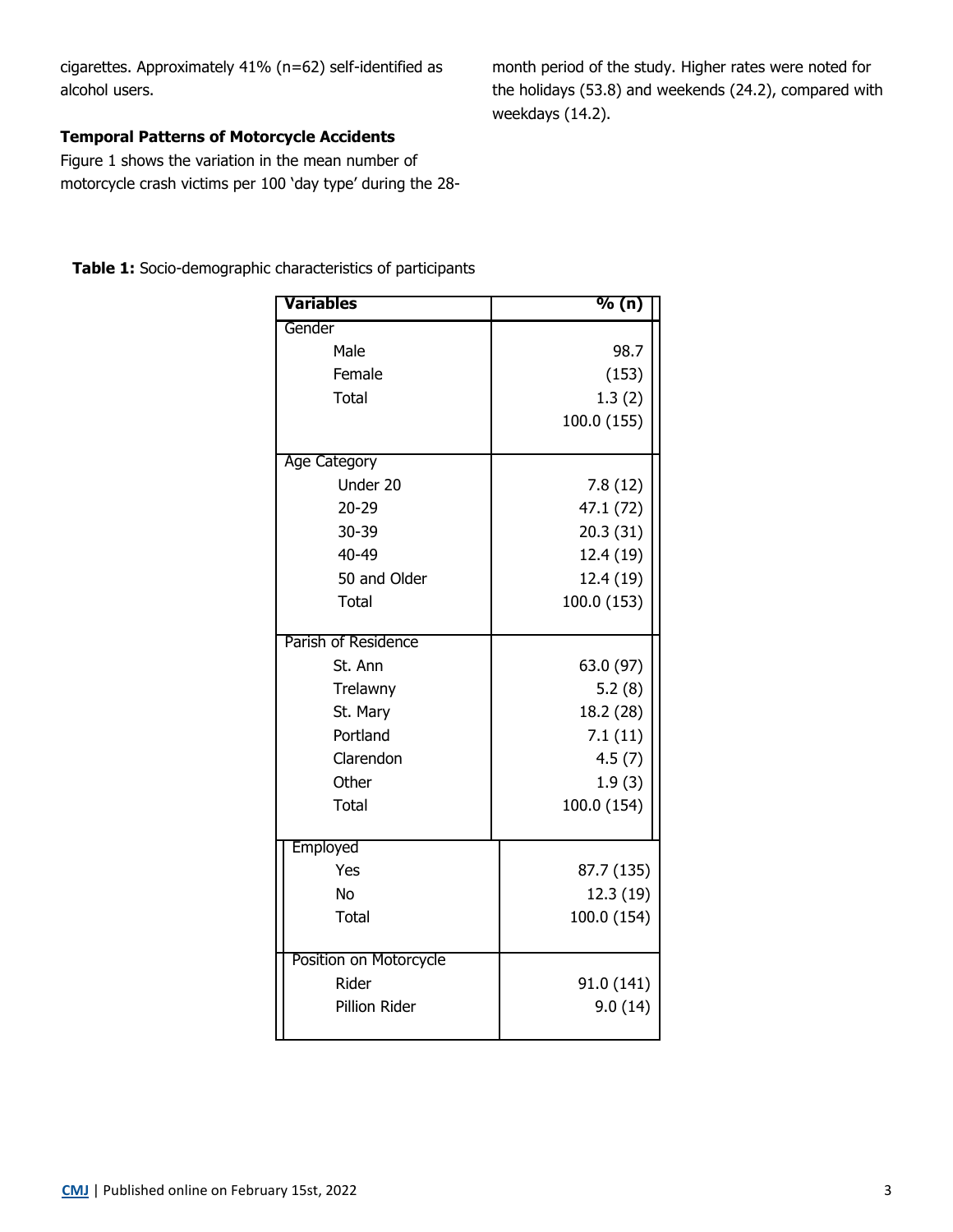## **Figure 1:** Motorcycle Accident Victim Rate by Day Type



#### **CC Rating and Mechanism of Injury**

Motorcycles varied in CC rating (a proxy indicator of the engine power of the bike), ranging from 100cc to 1000cc with a median CC rating of 150 (IQR = 50). Twenty five percent of motorcycles had a CC rating in excess of 200. The distribution of CC rating is shown in Figure 2.

## **Figure 2:** Distribution of Motorbike CC Rating

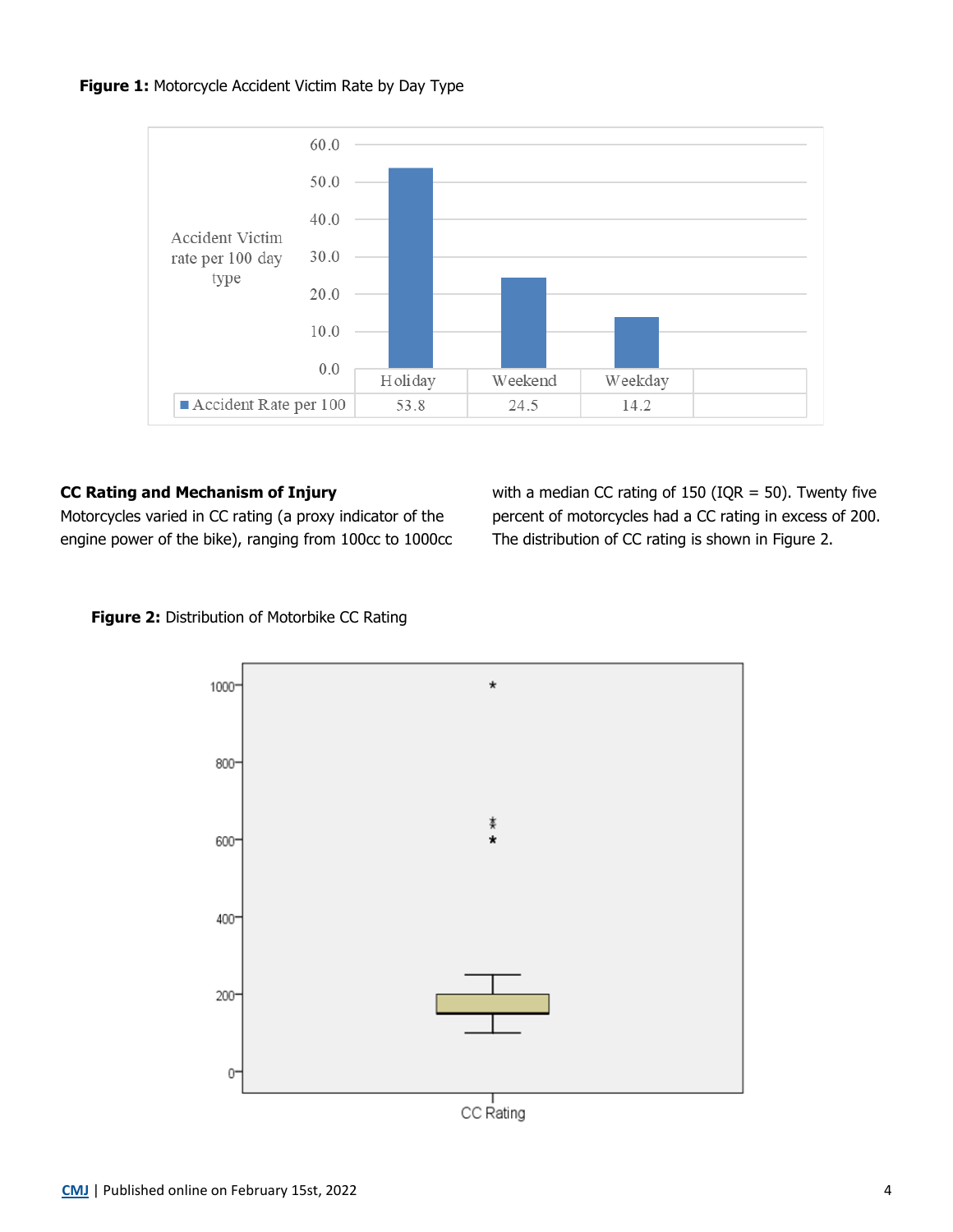Two hundred and thirteen responses regarding contributory mechanisms of injury were obtained. The most popularly reported contributory mechanisms of injury were: collision (47.4%, n=101), loss of control (38.0%, n= 81) and errant overtaking (14.6%, n=31). More than one of these contributory mechanisms were reported by some riders. Among 148 riders, 68.2% indicated collision as a mechanism of injury, while the corresponding figures were 54.7% and 20.9% for loss of control and overtaking respectively. There was a statistically significant correlation between the CC rating and the number of mechanisms of injury involved. As the CC rating increased, the number of mechanisms decreased (Spearman's rho =  $-0.198$ , p= $0.018$ ).

A statistically significant difference existed in mean CC rating by rider status  $[t (129) = 4.5, p<0.001)$ . Where a pillion was involved, the mean CC rating was 153, compared to rider only, when the mean CC rating was 226.

# **Body Areas Involved**

There was a total of 153 of 155 persons (98.7%) for which area(s) of injury were specified. Among all injuries, the frequencies by body area were: leg (18%), ankle (12%), forearm (12%) thigh (11%) and shoulder (10%) (Figure 3).



Twenty-nine patients (18.7%) had open fractures. Two of those patients each had two open fractures. One patient had bilateral open radial fractures and the other patient had ipsilateral femoral and patellar open fractures. Of the open fractures, tibia (41.9%, n=13), ankle (13.8%, n=4), foot (10.3%, n=3), patella (6.9%, n=2), femur (6.9%, n=2), forearm (17.2%, n=5), and hand (6.9%, n=2).

Three patients each had degloving injuries, two involving the foot and one involving the forearm. One patient had a traumatic amputation of a toe. There were seven dislocated joints (shoulders  $n=2$ , fingers  $n=2$ , elbow  $n=1$ , hip n=1 and pelvis n=1). There were two tendon ruptures (one rotator cuff and one patellar tendon injury) and two patients with neurological injuries (one involving the cervical spine and one brachial plexus injury).

Most (72.1%, n=111) riders had only one of the aforementioned areas involved. Approximately one fifth (20.1%) had two areas involved. Almost 6% had three areas involved and less than 2% had four or more areas involved. No statistically significant correlation was found between CC rating and the number of areas involved. There was a statistically significant difference in the mean number of areas involved by rider status; rider  $-1.4$ , pillion rider  $-1.1$  [t (25.2) = 2.29, p = 0.031].

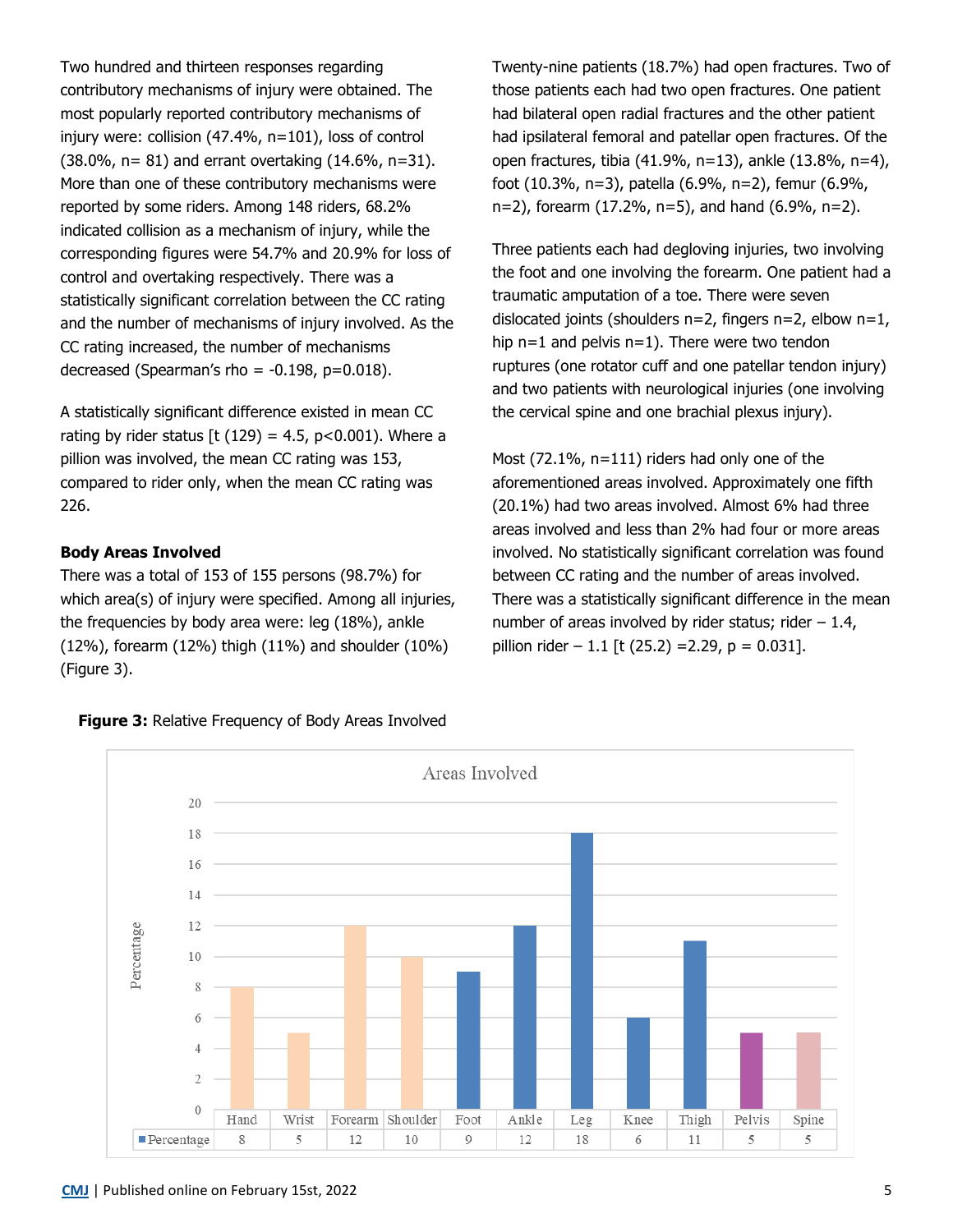In 63% (n=97) of cases, only orthopaedic injuries were observed. Among the remaining patients (n=57), 84.2% (n=48) had both head and orthopaedic injuries, while 15.8% (n=9) had other non-specific injuries. Approximately 75% of patients required hospitalization and of these, nearly half (49.6%) were admitted for less than one week. Almost one in three were admitted for 1- 2 weeks, and a fifth of admissions stayed longer than two weeks.

#### **DISCUSSION**

In this study, 98.7% of patients were male. This is in contrast with other studies in Thailand<sup>16</sup> and the USA<sup>17</sup>, where the corresponding percentages were 58% and 83% respectively, but is similar to that reported from Nigeria, where 99% was male. $^{18}$  The variation and differences observed may reflect cultural and societal norms and expectations. In Jamaica, females do not customarily ride motorcycles.

Most patients were under 40 years old and corroborates observations that injured motorcycle riders tend to be relatively young and in their productive years.  $17,19$ Chichom-Mefire et al found that the greatest incidence of motorcycle injuries was in 20 to 40 year old males, but surprisingly the second peak age range was found to be 41 to 60 years.<sup>19</sup> Kumar et al found that most of the crash victims were in their 20's followed by the patients in their 30's, as was the case in our study.<sup>20</sup> Hassan et al found a higher rate of teenagers crashing (20%), but a similar rate for patients in their thirties (21.1%) compared to our study. $^{21}$ 

The motorcycle accidents per 100 days was 3.8 times higher during holidays compared with weekdays. Multiple festive gatherings predominantly occur around weekends and holidays and these are often accompanied by increased alcohol consumption, which we purport, plays a role in motorcycle crashes. Similar sentiments have been expressed in another Caribbean study. $11$  This may partially explain variations by day type.

The median CC rating was 150 signifying that the typical motorcycles in the study were of small CC rating. There is literature to suggest that larger engine size positively correlates with the risk of injuries because they are harder to control, but in our study where most

motorcycles were of small CC rating, we found no such association.<sup>22</sup> Langley et al have similarly reported no correlation between engine size and risk of injury.<sup>12</sup> The difference in CC rating where a pillion rider was involved, we posit, may reflect increased likelihood of persons to ride pillion-style based on their perception of the smaller bike being 'less fast' with 'less accident risk'.

Ogunlusi and Nathaniel found that the commonest injuries were overwhelmingly soft tissue injuries (95.6%) followed by fractures (33.8%), however most had a combination of injuries. $11$  Some authors have found that head and extremity trauma accounts for the majority of the motorcycle injuries.<sup>19,23</sup> Abdul-Sahib, et al noted that the commonest injured area was the leg followed by the ankle, which mirrors our study findings. $^{24}$  With regard to upper limb injuries, our findings are consistent with those from a major registry where forearm fractures were the commonest upper limb injury resulting from motorcycle crashes. $25$ 

Loss of control, errant overtaking and collision with another vehicle were identified as major mechanisms of injury. These mechanisms suggest that the motorcycle injuries may be largely preventable. With further exploration and increased understanding of factors associated with motorcycle crashes and injuries, prevention and intervention strategies may be developed.

In the literature, marijuana and alcohol use have been suggested as contributory factors (direct and indirect) to crashes and injuries. $26-28$  A limitation of our study is its inability to incontrovertibly identify the role and association, if any, of marijuana and alcohol in the occurrence of crashes, as blood and other relevant investigations to establish level of these chemicals at/ around the time of the crashes were not done.

This study is the first of its kind in Jamaica with an emphasis on motorcycle injuries. Data was prospectively obtained over an extended period. Most of the patients were interviewed for this study within 24 hours of referral to the service which minimised errors pertaining to recall. There were small numbers of pillion riders and females in the study, which limited the ability to analyse or make generalisations about these groups.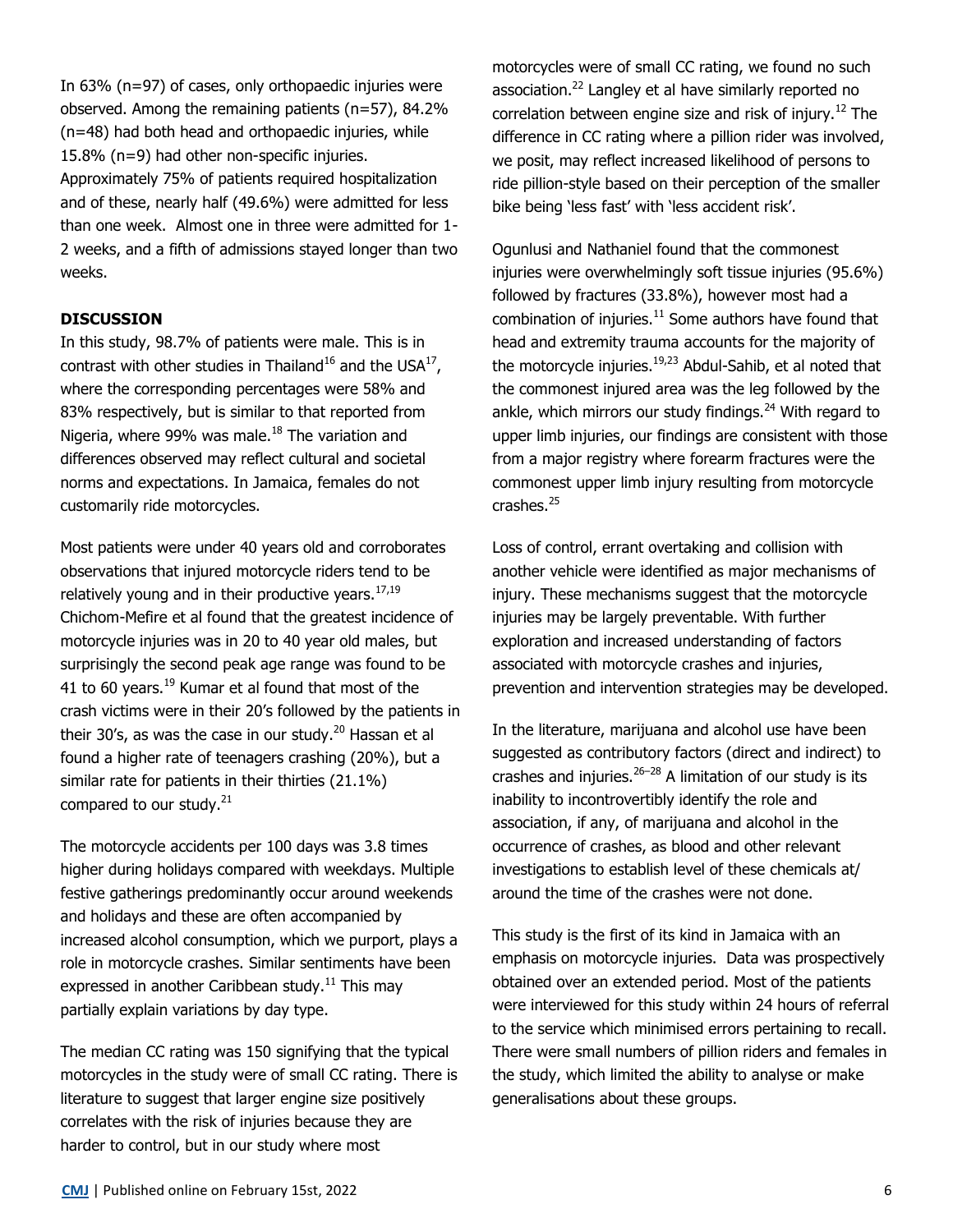## **CONCLUSION**

Motorcycle injuries are seen predominantly in males less than forty, occur substantially more during holidays and weekends, and affect mainly the leg, ankle and forearm. The majority of crashes involved motorcycles of lower CC rating. Mechanisms of injury suggest critical roles for preventative strategies in efforts to reduce morbidity and health system burdens from motorcycle crashes. Our study is an essential step towards elucidation of factors related to motorcycle crashes and injuries as we seek to further understand these issues to support policy development and implementation.

**Acknowledgments:** Dr. L. Jackson and Dr. C. McLaren are acknowledged for their contributions.

**Ethical Approval statement:** Institutional approval was obtained by the St. Ann's Bay Hospital.

**Conflict of Interest statement:** The authors declare no conflict of interest for this article.

**Informed Consent Statement:** Informed consent was obtained from each participant.

**Funding statement:** No funding was received for conducting this study.

**Author Contributions:** C. Fletcher conceptualized the study, participated in study design and data collection, performed statistical analyses, and contributed to manuscript writing. C. Thompson performed statistical analyses and contributed to manuscript writing and revision. K. James performed statistical analyses and contributed to manuscript writing. K. Lambert Fletcher participated in study design, contributed to manuscript writing and revision.

#### **REFERENCES**

- 1. World Health Organization. Injuries and Violence: The Facts [Internet]. 2014. Available from: https://www.who.int/violence\_injury\_prevention/ key facts/en/
- 2. Ward E, McCartney T, Arscott-Mills S, Gordon N, Grant A, McDonald AH, et al. The Jamaica Injury Surveillance System: a profile of the intentional and unintentional injuries in Jamaican hospitals. West Indian Med J. 2010;59(1):7–13.
- 3. McCartney T, Ward E, Ashley D, Toppin J. The Burden of Violence-related Injuries and Road Traffic Crashes to the Health Care System of Jamaica [Internet]. 2017. Available from: https://

monagis.files.wordpress.com/2018/02/cost-of-care -final-report.pdf

- 4. Jamaica Observer. Motorcyclists top traffic fatalities in Westmoreland. 2021; Available from: https://www.jamaicaobserver.com/latestnews/ motorcyclists\_top\_traffic\_fatalities\_in\_westmorela nd
- 5. Nationwide News Network. Motorcycle Fatalities Hit Three Year High [Internet]. 2021. Available from: https://nationwideradiojm.com/motorcyclefatalities-hit-three-year-high/
- 6. Loop News. 45 per cent reduction in road deaths so far; bikers still main concern [Internet]. 2021. Available from: https://jamaica.loopnews.com/ content/45-cent-reduction-road-deaths-so-farbikers-still-main-concern
- 7. Jamaica Observer. New Traffic Act by year-end. 2021; Available from: https:// www.jamaicaobserver.com/front-page/new-trafficpm-pushes-to-have-legislation-in-place-as-roadfatalities-shoot-past-240\_225683
- 8. Adeloye D, Thompson JY, Akanbi MA, Azuh D, Samuel V, Omoregbe N, et al. The burden of road traffic crashes, injuries and deaths in Africa: a systematic review and meta-analysis. Bull World Health Organ. 2016;94(7):510–21.
- 9. Oduro GD, Kudebong M, Wurapa F, Nonvignon J. Economic burden of motorcycle accidents in Northern Ghana. Ghana Med J. 2011;45(4):135– 42.
- 10. Insurance Information Institute. Facts + Statistics: Motorcycle crashes [Internet]. 2018. Available from: https://www.iii.org/fact-statistic/factsstatistics-motorcycle-crashes
- 11. Ogunlusi JD, Nathaniel C. Motorcycle trauma in a St Lucian Hospital. West Indian Med J. 2011;60 (5):557–61.
- 12. Langley J, Mullin B, Jackson R, Norton R. Motorcycle engine size and risk of moderate to fatal injury from a motorcycle crash. Accid Anal Prev. 2000;32(5):659–63.
- 13. Narelle H, Ross B. Motorcycle Engine Capacity May Not Underlie Increased Risks. Am J Public Health [Internet]. 2013;103(7):e1–2. Available from: https://www.ncbi.nlm.nih.gov/pmc/articles/ PMC5398643/
- 14. Debieux P, Chertman C, Mansur NSB, Dobashi E,